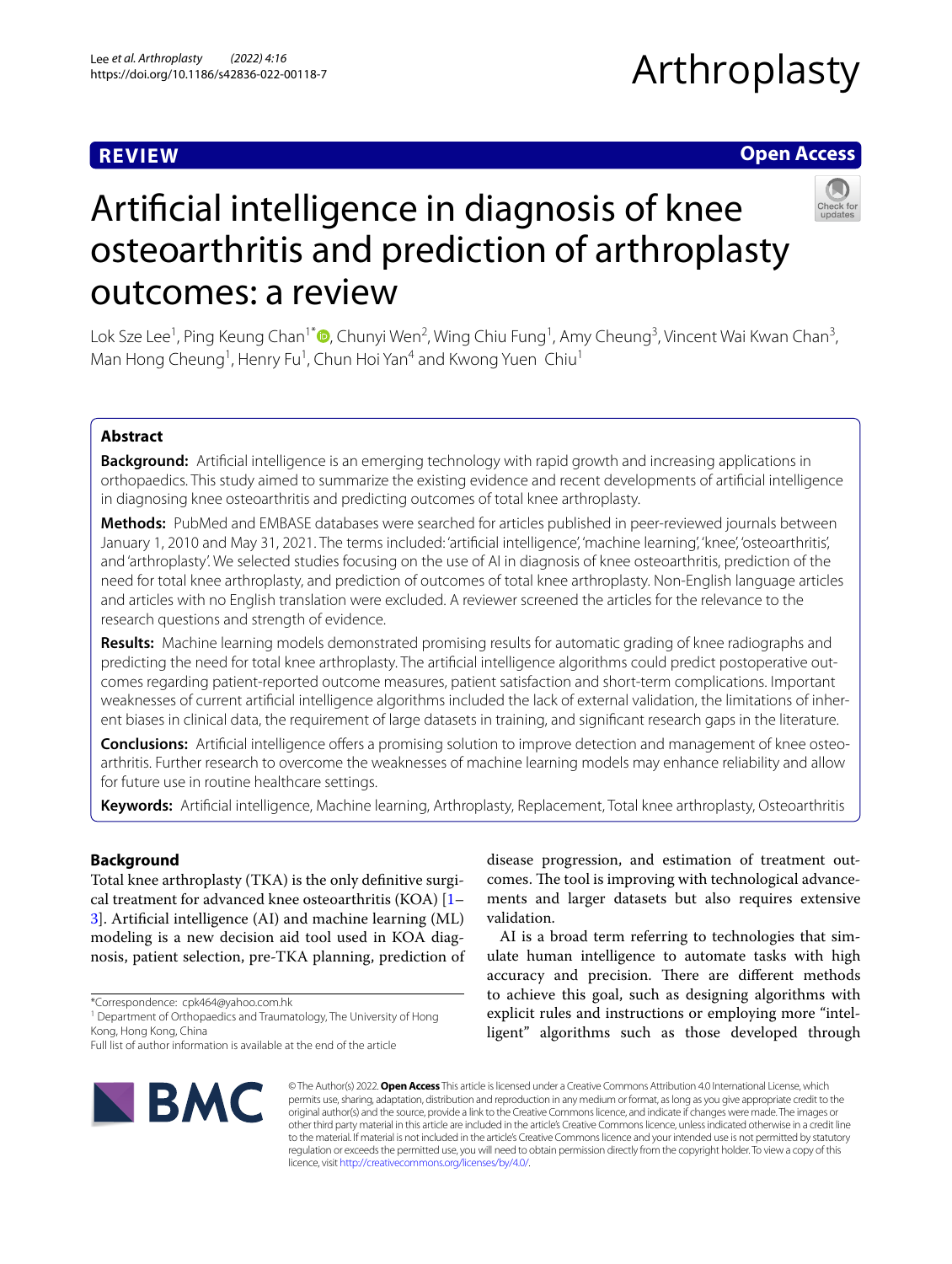machine learning. ML is a branch of AI involving algorithms that automatically "learn" from data, with incremental optimization and improvements in accuracy during the training process [[2,](#page-6-2) [4](#page-6-3)]. Deep learning is a form of ML that does not require a labelled or structured dataset  $[4, 5]$  $[4, 5]$  $[4, 5]$  $[4, 5]$ . For example, the use of artificial neural networks (utilizing the layers of increasing complexity and abstraction for information processing) to "learn" the important features of a model without human input [\[4\]](#page-6-3).

AI can handle very large, complex datasets, and generate predictions to improve accuracy and efficiency of healthcare decisions, such as KOA and TKA [\[1](#page-6-0)]. ML algorithms have also been used to develop models to assist with pre-TKA planning and predict the value metrics of TKA, such as predicting implant size [[6\]](#page-6-5), reconstructing three-dimensional CT data of lower limb to facilitate robotic-assisted TKA [\[7\]](#page-6-6), and assisting with component positioning and alignment [[8\]](#page-6-7). ML potentially improves surgical precision and reduce the cost of manual labor. Regarding value metrics, ML methods have been used to predict the length of hospital stay, hospitalization charges, and discharge disposition. It impacts the economic burden of TKA and thus potentially afects decisions on payment models in healthcare settings  $[9-11]$  $[9-11]$ .

This review aimed to summarize the existing evidence and highlight recent developments of AI and ML in diagnosis of KOA, prediction of the need for and outcomes of TKA.

#### **Materials and methods**

We searched PubMed and EMBASE databases for articles published in peer-reviewed journals between January 1, 2010 and May 31, 2021. We searched for the following terms: 'AI', 'machine learning', 'knee', 'osteoarthritis', and 'arthroplasty'. We selected studies focusing on the use of AI in diagnosis of KOA, predicting the need for TKA, and predicting outcomes of TKA. We excluded non-English language articles and the articles with no English translation. A reviewer screened the articles for the relevance to the research questions and strength of evidence.

#### **Results**

The search produced 136 individual results, among which a total of 22 papers were included in the narrative synthesis following screening against inclusion/exclusion criteria (Table [1](#page-1-0)). Only one study was externally validated by testing the model using a dataset not used during model training to assess model performance and generalizability. The most commonly reported metric among the published articles was the area under the receiver operating

<span id="page-1-0"></span>**Table 1** Studies included in the scoping review

| Area                      | <b>First author</b> | Year | Journal                                            | Reference no. |
|---------------------------|---------------------|------|----------------------------------------------------|---------------|
| OA diagnosis and TKA need | El-Galaly, A.       | 2020 | Clinical Orthopaedics and Related Research         | $[12]$        |
|                           | Heisinger, S.       | 2020 | Journal of Clinical Medicine                       | $[13]$        |
|                           | Jafarzadeh, S.      | 2020 | Osteoarthritis Cartilage                           | $[14]$        |
|                           | Leung, K.           | 2020 | Radiology                                          | $[15]$        |
|                           | Tolpadi, A.A.       | 2020 | Scientific Reports                                 | [16]          |
|                           | Yi, P. H.           | 2020 | Knee                                               | $[17]$        |
|                           | Norman, B.          | 2019 | Journal of Digital Imaging                         | $[18]$        |
|                           | Tiulpin, A.         | 2018 | Scientific reports                                 | $[19]$        |
| Postoperative outcomes    | Harris, A.          | 2021 | The Journal of Arthroplasty                        | $[20]$        |
|                           | Bonakdari, H.       | 2020 | Computer Methods and Programs in Biomedicine       | $[21]$        |
|                           | Farooq, H.          | 2020 | The Journal of Arthroplasty                        | $[22]$        |
|                           | Hyer, J.M.          | 2020 | Journal of the American College of Surgeons        | $[23]$        |
|                           | Ko, S.              | 2020 | Knee Surgery, Sports Traumatology, Arthroscopy     | $[24]$        |
|                           | Kunze, K.           | 2020 | The Journal of Arthroplasty                        | $[25]$        |
|                           | Fontana, M. A.      | 2019 | Clinical Orthopaedics and Related Research         | [26]          |
|                           | Harris, A.          | 2019 | Clinical Orthopaedics and Related Research         | $[27]$        |
|                           | Huber, M.           | 2019 | <b>BMC Medical Informatics and Decision Making</b> | $[28]$        |
|                           | Lee, H. K.          | 2019 | IEEE Journal of Biomedical and Health Informatics  | $[29]$        |
|                           | Aram, P.            | 2018 | American Journal of Epidemiology                   | $[30]$        |
|                           | Huang, Z.           | 2018 | Transfusion                                        | $[31]$        |
|                           | Kluge, F.           | 2018 | Gait Posture                                       | $[32]$        |
|                           | Van Onsem, S.       | 2016 | The Journal of Arthroplasty                        | $[33]$        |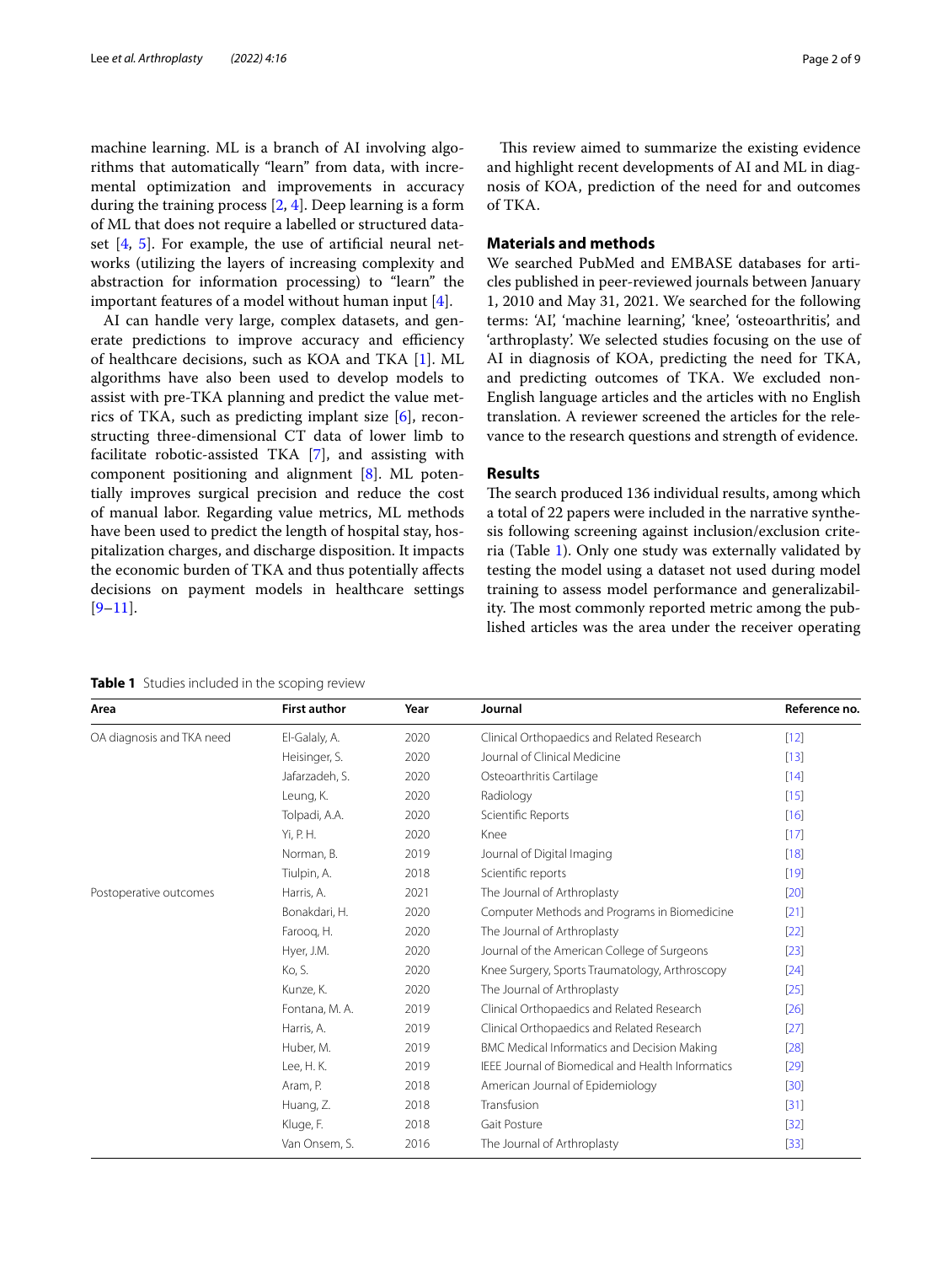characteristic curve (AUC), which evaluates the ability of an algorithm in discriminating between the individuals who experienced and those who did not experience the outcomes immediately after surgery and thereafter. AUC values ranged from 0.5 (indicating performance equal to a random predictor) to 1 (indicating a perfect predictor). Other reported metrics included sensitivity, specifcity, Kappa coefficient (a measure of inter-rater reliability, where a value of 0 indicates no agreement while a value of 1 indicates perfect agreement), and positive and negative predictive values. The characteristics, performance, strengths, and weaknesses of AI algorithms are summarized in Table [2](#page-3-0). AI algorithms used to predict the outcomes of TKA are shown in Table [3.](#page-5-0)

#### **Diagnosis and predicting the need for TKA**

Multiple machine learning models have been developed for radiological diagnosis and severity grading of KOA (based on the most widely used the Kellgren-Lawrence Classifcation System) (Table [2\)](#page-3-0). Tiulpin et al. [[19\]](#page-7-7) developed an automatic grading model based on the Deep Siamese Convolutional Neural Network. The model was frst trained using 18,376 knee radiographs from the Multicenter Osteoarthritis Study (a longitudinal, prospective, observational study of KOA in older Americans), and further tuned for hyperparameters using 2,957 KOA radiographs from the Osteoarthritis Initiative (a multicenter, longitudinal, prospective observational study of knee osteoarthritis), and fnally tested on 5,960 randomly selected KOA radiographs from the Osteoarthritis Initiative that are unseen during the training process. The model achieved a kappa coefficient of 0.83 and an average multiclass accuracy of 67%, indicating excellent agreement (comparable to intra- and inter-rater reliability by arthroplasty surgeons)  $[34, 35]$  $[34, 35]$  $[34, 35]$  $[34, 35]$ . The key benefit of this model is the provision of probability distributions for each Kellgren-Lawrence grade prediction. In clinical practice, the model may be used to select the closest Kellgren-Lawrence grade in ambiguous cases. Similarly, Norman et al. [[18\]](#page-7-6) used DenseNet neural network architectures to develop an automatic Kellgren-Lawrence grading model. Saliency maps revealed important radiographic features in algorithm's decision-making, such as osteophytes and joint space narrowing. For detecting Kellgren-Lawrence grades, the sensitivity and specifcity of the model were 69–86% and 84–99%, respectively. The kappa coefficient was 0.83, which was the same as the model proposed by Tiulpin et al. [[19\]](#page-7-7). Most existing algorithms focus on the radiographic diagnosis of KOA or rely heavily on radiographic information as candidate predictors of TKA. This may be due to substantially increased imaging data availability following the recent creation of public datasets such as the Osteoarthritis Initiative.

In a recent study, Leung et al. [\[15\]](#page-7-3) developed a deep learning model that directly predicted the need for TKA based on knee radiographs. This model demonstrated superior performance in predicting TKA than the conventional binary outcome models based on the Kellgren-Lawrence or Osteoarthritis Research Society International grades. The deep learning model used additional image-based information that might not be cap-tured by simple numerical grading systems [[36](#page-7-24)].

The discrepancies between radiologic and clinical severity of KOA have been widely reported [[37](#page-7-25)[–40](#page-7-26)]. Clinical diagnosis is typically made according to American College of Rheumatology criteria, taking into account patient age, symptoms, physical examination, and radiographic assessments  $[41]$  $[41]$ . The decision for surgery is driven primarily by symptom severity instead of radiological findings. Thus, the ML algorithms (automate Kellgren-Lawrence grading or predict TKA using imaging data alone) are limited in clinical decision-making. Nevertheless, the ML-based studies mentioned above ofer insight to the development of radiograph-based prediction models using diferent machine learning approaches and may serve as a stepping stone to future studies that include additional clinical parameters, which may be more suitable for clinical decision-making support.

In 2020, Heisinger et al. [\[13](#page-7-1)] frst designed an ML prediction model by investigating knee symptomatology (e.g., pain, function, and quality of life), Kellgren-Lawrence grading, and socioeconomic and demographic factors four years before TKA. The longitudinal analyses showed that signifcant worsening in knee symptomatology before TKA was the most important factor in decision making for TKA, compared to the radiographic progression of KOA. The artificial neural network can predict patients who may undergo TKA in the next two years with an accuracy of 80%, with a positive predictive value of 84%, and a negative predictive value of 73%.

El-Galaly et al. [\[12](#page-7-0)] were the frst to attempt to develop a clinical ML algorithm to predict early revision TKA using preoperative data. The models were trained on the Danish Knee Arthroplasty Registry. Patient age, postfracture osteoarthritis, and weight were statistically signifcant preoperative factors. Nevertheless, the authors were unable to develop a clinically useful model based on preoperative information  $[12]$  $[12]$ . Hence, further study is needed to identify clinically useful predictors of revision TKA.

#### **Predicting postoperative outcomes of TKA**

The improvement following TKA is commonly assessed using the patient-reported outcome measures with or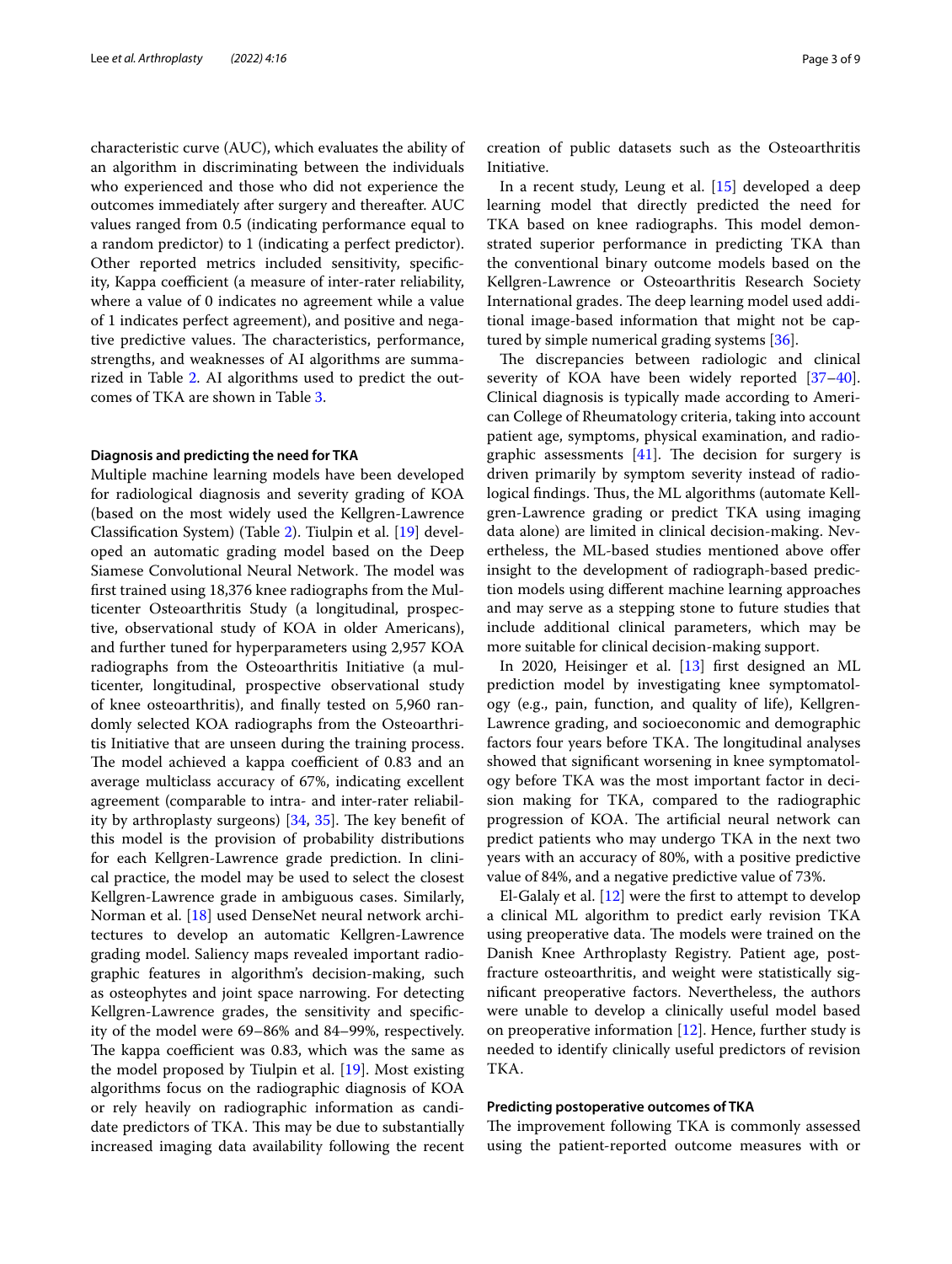| Table 2               |                                               | A summary of reviewed studies on knee osteoarthritis diagnosis and knee arthroplasty prediction |                                                                                                                                                |                                                                                                                                                                                 |                                                                                                                                                                                                                                                                                                   |                                                                                                                                                                                             |                                                                                                                                                                                                                                    |
|-----------------------|-----------------------------------------------|-------------------------------------------------------------------------------------------------|------------------------------------------------------------------------------------------------------------------------------------------------|---------------------------------------------------------------------------------------------------------------------------------------------------------------------------------|---------------------------------------------------------------------------------------------------------------------------------------------------------------------------------------------------------------------------------------------------------------------------------------------------|---------------------------------------------------------------------------------------------------------------------------------------------------------------------------------------------|------------------------------------------------------------------------------------------------------------------------------------------------------------------------------------------------------------------------------------|
| Author (Year)         | Journal                                       | outcome<br>Prediction                                                                           | AI/ML algorithm(s)                                                                                                                             | performance<br>Statistical                                                                                                                                                      | Strengths                                                                                                                                                                                                                                                                                         | Weaknesses                                                                                                                                                                                  | <b>Clinical significance of</b><br>study                                                                                                                                                                                           |
| Norman (2019) [18]    | Journal of Digital<br>lmaging                 | OA severity (KL grade)                                                                          | DenseNet neural net-<br>work architectures                                                                                                     | Sensitivity & specificity:<br>84% & 86% (KL grades<br>grade 2), 69% & 97%<br>0-1), 70% & 84% (KL<br>(KL grade 3), 86% &<br>99% (KL grade 4).                                    | manual KL grading and<br>Comparable sensitiv-<br>ity and specificity to<br>previous automatic<br>ing different AI/ML<br>systems employ-<br>algorithms                                                                                                                                             | occurred when there<br>was hardware in the<br>Misclassifications of<br>KL grading typically<br>were selected from<br>Training, validation<br>the same dataset.<br>and testing sets<br>knee. | of Al in automatic assess-<br>supporting the potential<br>Provides additional data<br>ment of OA radiological<br>severity.                                                                                                         |
| Tiulpin (2018) [19]   | Scientific reports                            | OA severity (KL grade)                                                                          | Deep Siamese CNN<br>architecture                                                                                                               | accuracy: 66.71%. AUC:<br>0.93. Kappa coefficient<br>(excellent). MSE value:<br>on test dataset): 0.83<br>Average multi-class<br>expert annotations<br>(agreement with<br>0.48. | Different datasets used<br>for initial training and<br>testing                                                                                                                                                                                                                                    | from the same dataset.<br>Validation and testing<br>sets were selected                                                                                                                      | each KL grade prediction<br>ability distributions for<br>may assist clinicians in<br>The provision of prob-<br>choosing KL grade in<br>ambiguous cases.                                                                            |
| Heisinger (2020) [13] | Journal of Clinical<br>Medicine               | Need for TKA                                                                                    | linear, radial basis func-<br>networks architectures<br>networks (ANNs) with<br>tion and three-layer<br>perceptron neural<br>Artificial neural | Negative predictive<br>value: 73%. Sensitivity:<br>oredictive value: 84%.<br>41%. Specificity 30%.<br>knees: 80%. Positive<br>Total percentage of<br>correctly predicted        | longitudinal change in<br>First study to consider<br>symptomology (pain,<br>ife) and radiographic<br>a 4-year period prior<br>structural change in<br>function, quality of<br>to TKA                                                                                                              | from the same dataset.<br>Training and testing<br>sets were selected                                                                                                                        | validated algorithms that<br>can predict TKA need in<br>advance using routinely<br>for decisions for referral<br>and triage in a primary<br>could be highly useful<br>available patient data<br>Future externally<br>care setting. |
| eung (2020) [15]      | Radiology                                     | Need for TKA                                                                                    | Multitask deep learning<br>trained with transfer<br>model (ResNet34)<br>earning                                                                | AUC: 0.87. Sensitivity:<br>83%. Specificity: 77%.                                                                                                                               | predict TKA from knee<br>First study to directly<br>deep learning model<br>radiographs using                                                                                                                                                                                                      | from the same dataset.<br>(radiographs from 728<br>individuals in total) /<br>Training and testing<br>sets were selected<br>Limited data size                                               | logical data have limited<br>clinical utility, although<br>TKA prediction models<br>reference for future ML<br>solely based on radio-<br>they may serve as a<br>studies.                                                           |
| El-Galaly (2020) [12] | Clinical Orthopaedics<br>and Related Research | Need for early revision<br>TKA                                                                  | random forest classifier,<br>model, neural network<br>gradient boosting<br>LASSO regression,                                                   | AUCs: 0.57-0.60.                                                                                                                                                                | Temporal external vali-<br>dation was conducted<br>arthroplasty registries.<br>out year not included<br>years of primary TKA)<br>early revision TKA (<<br>from a separate hold<br>First study to predict<br>(testing set selected<br>using preoperative<br>patient data from<br>in training set). | from the same dataset.<br>Training and testing<br>sets were selected                                                                                                                        | revision TKA may benefit<br>models predicting early<br>Results from this study<br>revision over a longer<br>mation or predicting<br>from including more<br>suggest that future<br>pre-operative infor-<br>follow-up duration.      |

<span id="page-3-0"></span>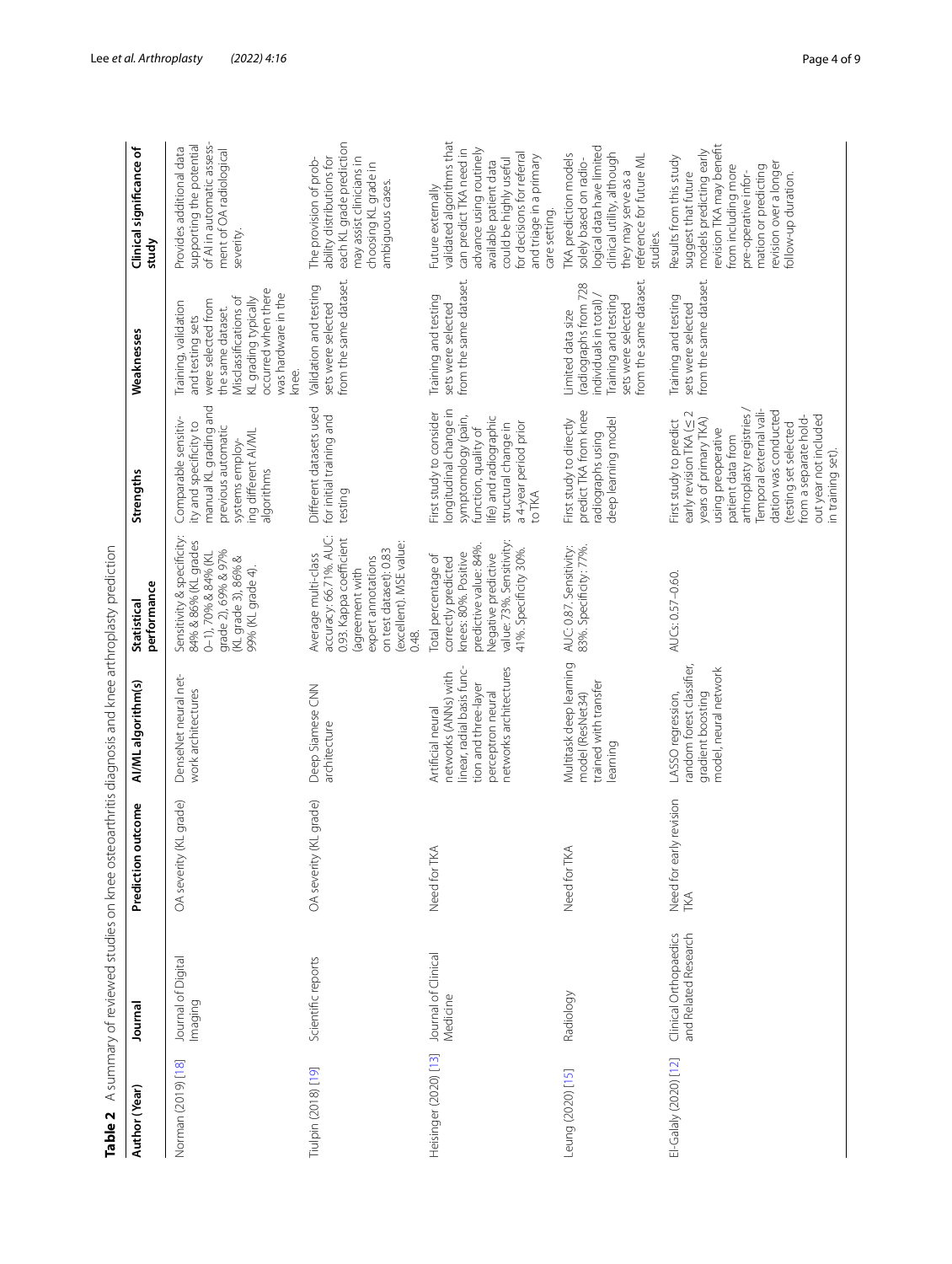without accompanying "minimally clinically important improvement", i.e., the minimum beneft assessed with the patient-reported outcome measures [[42,](#page-7-28) [43](#page-7-29)]. Huber et al. [\[28](#page-7-16)] used ML algorithms to predict postoperative improvement in the patient-reported outcome measures. The models were trained and tested using the National Health Service data (130,945 observations), and the area under the receiver operating characteristic curve of the best performing models was approximately 0.86 (visual analogue scale) and 0.70 (Q score, i.e., sum of the Oxford Hip Score and Oxford Knee Score) for TKA. The results showed that preoperative visual analogue scale, Q score, and specifc Q score dimensions were the most important predictors of postoperative patient-reported outcome measures [[28\]](#page-7-16). Harris et al. [\[20](#page-7-8)] developed another model to predict post-TKA 1-year achievement of MCID and demonstrated fair discriminative ability for the prediction of some, but not all, PROMs included. Further development of similar machine learning algorithms for routine patient care could potentially assist postoperative outcome prediction.

AI can be used to predict post-TKA patient dissatisfaction. Kunze et al. [[25](#page-7-13)] developed a random forest algorithm which demonstrated an AUC of 0.77 in identifying patients most likely to experience dissatisfaction. Farooq et al. [[22\]](#page-7-10) found that models built using ML achieved signifcantly higher AUC than using binary logistic regression on the same dataset (0.81 vs. 0.60). Given that a signifcant 20% of patients are dissatisfed following TKA and that existing statistical models cannot fully explain the reason for dissatisfaction [\[22](#page-7-10)], supervised machine learning models offer an alternative approach to automate the search for predictors of patient dissatisfaction.

The major complications of TKA are bleeding, thromboembolism, vascular injury, etc. [\[44\]](#page-7-30) Many risk prediction calculators exist, such as the American College of Surgeons-National Surgical Quality Improvement Program universal surgical risk calculator and other arthroplasty-specific calculators  $[45, 46]$  $[45, 46]$  $[45, 46]$ . These conventional calculators have substantial weaknesses, such as poor accuracy, limited generalizability to external datasets, and preoperative use restrictions due to requiring intraoperative data as input variables [[47,](#page-7-33) [48\]](#page-7-34). ML models ofer an alternative approach to predict postoperative complications. Harris et al. [\[27\]](#page-7-15) developed prediction models for 30-day mortality and major complications following elective arthroplasty. The models were trained on the American College of Surgeons National Surgical Quality Improvement data and externally validated using Veterans Afairs Surgical Quality Improvement Program data which had diferent patient demographics and clinical characteristics compared to the training data. The models showed acceptable performance in predicting mortality (AUC: 0.69) and cardiac complications (AUC: 0.72) (but not renal complications – AUC: 0.60) during external validation using the Veterans Afairs Surgical Quality Improvement Program data [\[27](#page-7-15)]. One important limitation of this study design is that the training dataset does not contain complete patient medical data (e.g., comorbidities) and only includes the patients from a small number of hospitals, limiting its generalizability [[27\]](#page-7-15). Overall, ML has not been extensively applied in predicting post-TKA complications, and further eforts in model development with rigorous internal and external validation are warranted.

#### **Discussion**

We fnd AI and ML models improve automatic grading of knee radiographs, patient selection for TKA, and predictin of postoperative outcomes of patient-reported outcome measures, patient satisfaction, and short-term complications. The weaknesses of current AI algorithms include the lack of external validation, inherent biases of clinical data, the need for large datasets for training, and signifcant research and regulatory gaps.

#### **Weaknesses of AI in arthroplasty**

The current use of artificial intelligence algorithms has its limitations. First, accuracy and generalizability are key obstacles as very few models have been externally validated, and high AUC values do not necessarily translate to good clinical performance [\[26](#page-7-14)]. More rigorous external validation of prediction models is needed during algorithm development and testing, to ensure robustness and reliability before algorithms can be considered for routine clinical use. An important issue regarding generalizability lies in the fact that patient selection and postoperative outcomes are infuenced by structure- and region-related confounders, such as institutional policies, hospital sites, and organizational culture [\[10](#page-6-10)]. For example, the threshold for booking TKA may difer between institutions depending on resource availability and hospital policy. Institutions may beneft from using regionspecifc machine learning algorithms for more accurate predictions.

Second, a practical disadvantage of machine learning models is the requirement of large datasets to train these models. These datasets often contain millions of unique data points and require hours or days of training, and additional datasets are needed to assess generalizability [[49\]](#page-7-35). The increased availability of public datasets such as Multicenter Osteoarthritis Study and OAI could help overcome this obstacle and facilitate further research on machine learning in arthroplasty.

Third, a common concern surrounding the use of artifcial intelligence is the "black-box" nature of machine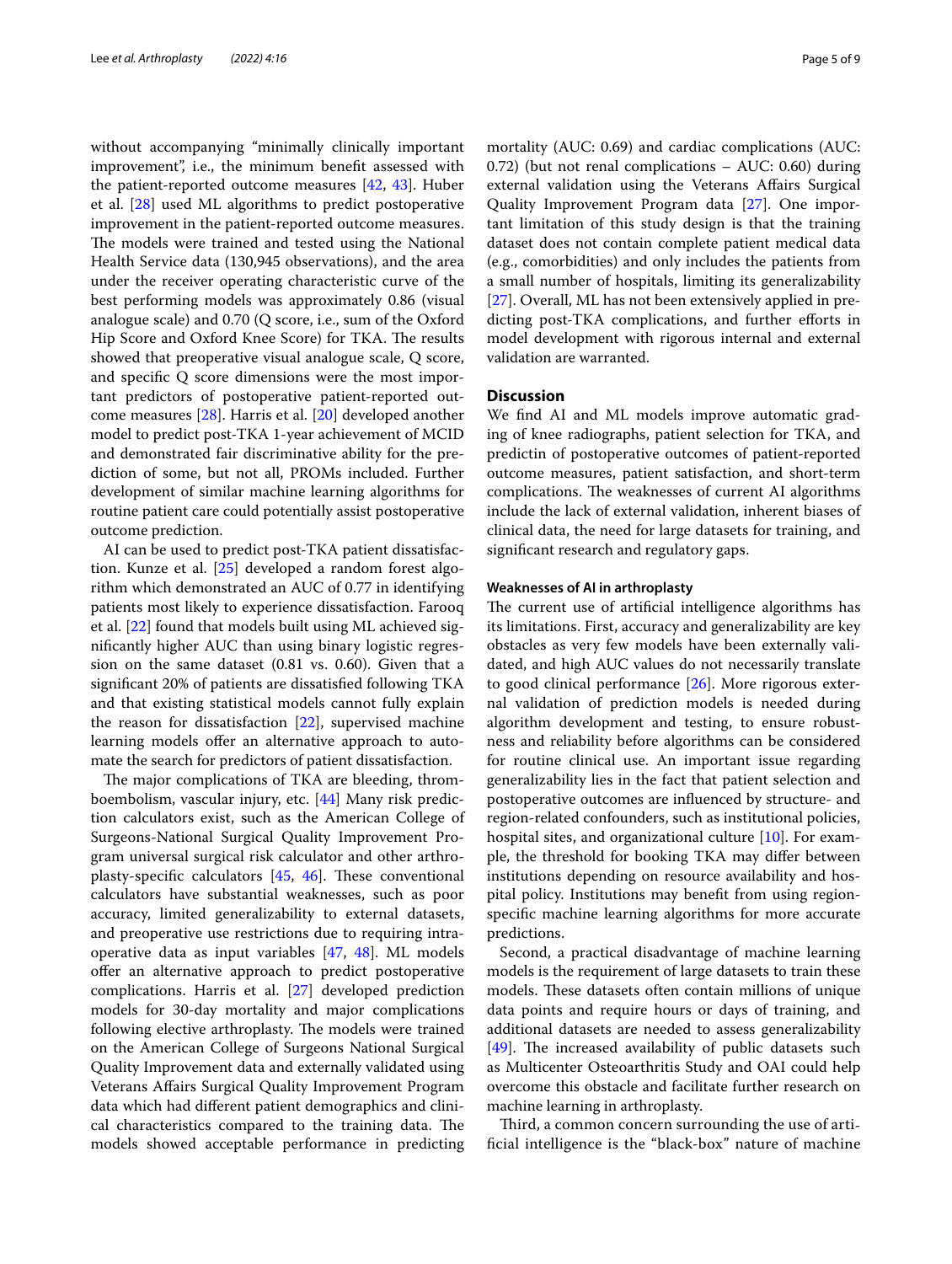| Table 3            | A summary of reviewed studies on predicting postoperative outcomes of total knee arthroplasty |                                                                |                                                                                                                                                   |                                                                                          |                                                                                                                                                                                                                                                                                               |                                                                                                                                                                                  |                                                                                                                                                                                            |
|--------------------|-----------------------------------------------------------------------------------------------|----------------------------------------------------------------|---------------------------------------------------------------------------------------------------------------------------------------------------|------------------------------------------------------------------------------------------|-----------------------------------------------------------------------------------------------------------------------------------------------------------------------------------------------------------------------------------------------------------------------------------------------|----------------------------------------------------------------------------------------------------------------------------------------------------------------------------------|--------------------------------------------------------------------------------------------------------------------------------------------------------------------------------------------|
| Author (Year)      | Journal                                                                                       | Prediction outcome                                             | AI/ML algorithm(s)                                                                                                                                | performance<br>Statistical                                                               | Strengths                                                                                                                                                                                                                                                                                     | Weaknesses                                                                                                                                                                       | Clinical significance of<br>study                                                                                                                                                          |
| Huber (2019) [28]  | matics and Decision<br><b>BMC Medical Infor</b><br>Making                                     | Postoperative improve-<br>ment in PROM                         | neural net, Naïve Bayes,<br>k-Nearest Neighbors<br>boosting, multi-step<br>net, random forest,<br>Extreme gradient<br>adaptive elastic-           | AUCs: 0.86 (VAS) & 0.70<br>(Q score)                                                     | approaches in addition<br>to regression methods<br>wide variety of ML<br>Comparison of a                                                                                                                                                                                                      | sets were selected from<br>Training and testing<br>the same dataset.                                                                                                             | Identified important pre-<br>dictors for postoperative<br>PROMs (e.g., preopera-<br>tive VAS).                                                                                             |
| Harris (2021) [20] | The Journal of Arthro-<br>plasty                                                              | achievement of MCID<br>Postoperative 1-year                    | LASSO regression, GBM,<br>quadratic discriminant<br>analysis                                                                                      | (pain), 0.72 (symptoms),<br>AUC: 0.76 (ADL), 0.72<br>0.71 (quality of life).             | Provided sensitivity and<br>thresholds of predicted<br>probability of failure to<br>specificity of various<br>achieve MCID 1 year<br>post-TKA.                                                                                                                                                | sets were selected from<br>Training and testing<br>the same dataset.                                                                                                             | for AI to predict patients<br>Demonstrated potential<br>most likely to benefit<br>from TKA.                                                                                                |
| Kunze (2020) [25]  | The Journal of Arthro-<br>plasty                                                              | patient<br>Postoperative<br>dissatisfaction                    | work, elastic-net penal-<br>ized logistic regression<br>forest, support vector<br>machine, neural net-<br>Stochastic gradient<br>boosting, random | AUC: 0.66-0.79.                                                                          | ative patient dissatisfac-<br>predictive performance<br>than the standard logis-<br>tion are consistent with<br>predictors of postoper-<br>demonstrated superior<br>Algorithm-identified<br>tic regression model<br>previous systematic<br>earning algorithms<br>All five machine<br>reviews. | sets were selected from<br>Training and testing<br>the same dataset.                                                                                                             | most likely to experience<br>for AI to predict patients<br>Demonstrated potential<br>postoperative dissatis-<br>faction.                                                                   |
| Farooq (2020) [22] | The Journal of Arthro-<br>plasty                                                              | patient<br>Postoperative<br>satisfaction                       | Stochastic gradient<br>boosting                                                                                                                   | ity: 73.0%. Specificity:<br>AUC: 0.81. Sensitiv-<br>74.6%.                               | predictive performance<br>Demonstrated superior<br>than the binary logistic<br>regression model.                                                                                                                                                                                              | sets were selected from<br>(data from 897 cases)<br>Training and testing<br>Limited sample size<br>the same dataset.                                                             | predictors for postopera-<br>tive patient satisfaction<br>Identified important<br>(e.g., age)                                                                                              |
| Harris (2019) [27] | Clinical Orthopaedics<br>and Related Research                                                 | $30-day$<br>and<br>complications<br>Postoperative<br>mortality | LASSO regression                                                                                                                                  | (mortality), 0.60 (renal<br>complications), 0.69<br>AUC: 0.72 (cardiac<br>complications) | Different datasets were<br>used for initial training<br>and testing.                                                                                                                                                                                                                          | from a limited number<br>(ACS-NSQIP) does not<br>and includes patients<br>patient medical data<br>(e.g., comorbidities)<br>contain complete<br>Training dataset<br>of hospitals. | used to identify high-risk<br>Developed an externally<br>therefore potentially be<br>patients preoperatively.<br>validated model using<br>routine clinical data as<br>predictors and could |

<span id="page-5-0"></span>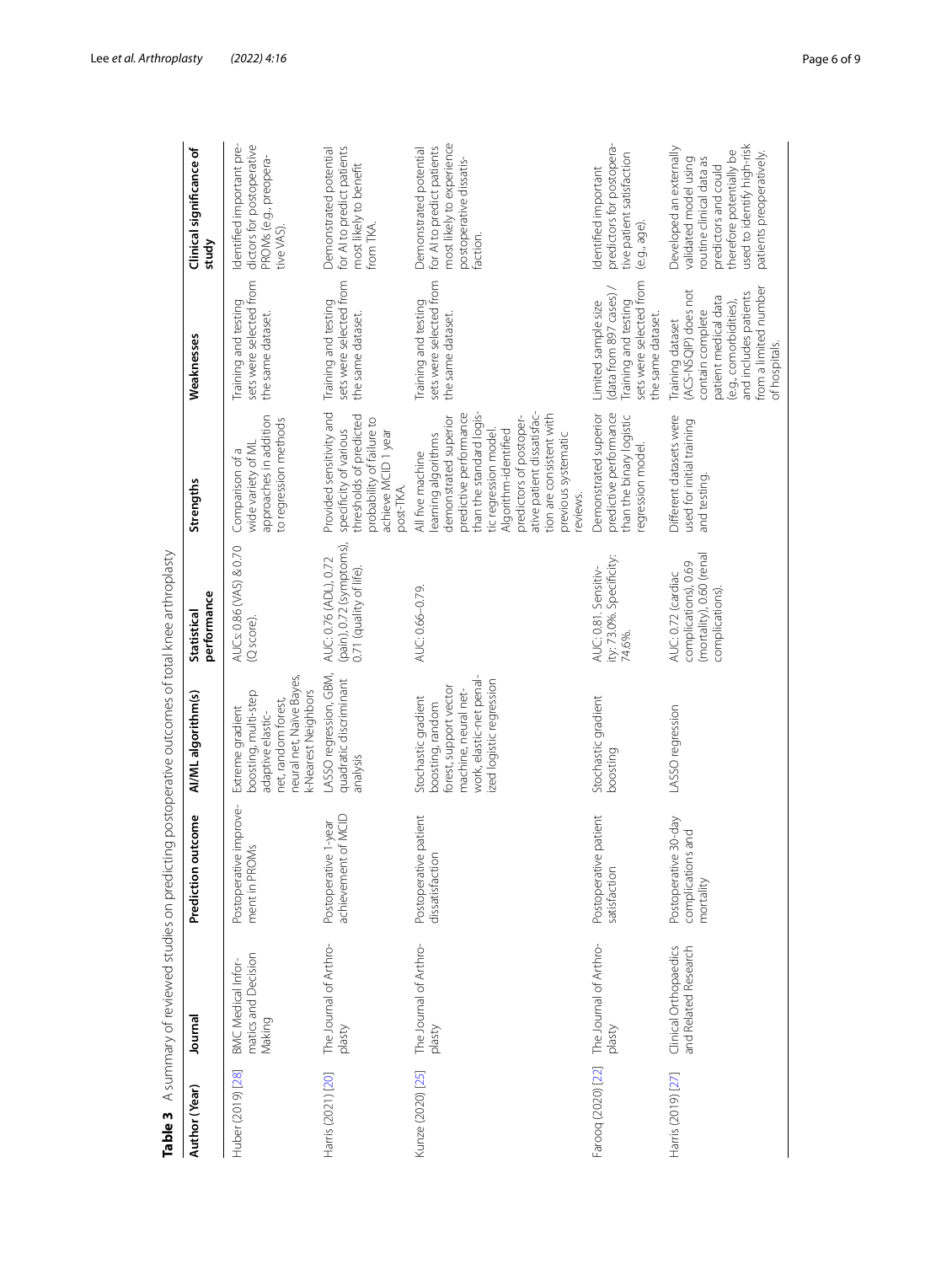learning models. Machine learning algorithms' decision-making processes are opaque, using hidden layers and unknown connections between inputs and outputs, resulting in poor understanding and difficult scientific interpretation of how it generates predictions and recommendations [[50\]](#page-7-36). Visualization of attention maps cannot directly provide information on these hidden relationships, and other efforts to increase the transparency of deep learning models are still ongoing [[51\]](#page-7-37). Nevertheless, this poses more of a problem to scientifc understanding rather than clinical application. By contrast, the reliance on data for model development is a key limitation of artifcial intelligence in clinical use. Models developed are limited by the biases and limitations of current clinical data. Machine learning models are also "plastic", i.e., changing when presented with new data [\[50](#page-7-36)], and the input parameters included in a machine learning algorithm, such as models predicting TKA need, may continuously change as new data becomes available to the model.

Finally, signifcant research and regulatory gaps exist, given the novel nature of this technology. There is a paucity of literature on the use of machine learning algorithms to predict the need for arthroplasty, and current machine learning models are unable to predict the long-term outcomes of TKA. ML models are limited by the biases of current clinical data, and future implementation of these algorithms into routine hospital care will also come with regulatory concerns of algorithm quality control, security issues and adversarial attacks.

#### **Conclusions**

KOA is an important public health problem worldwide. AI offers a promising solution to detect KOA and improve pre-TKA planning. Further research is needed to overcome the limitations of ML models and ensure reliability for future use in routine healthcare settings.

#### **Abbreviations**

ACS-NSQIP: American College of Surgeons-National Surgical Quality Improvement Program; AUC: Area under the receiver operating characteristic curve; KL: Kellgren & Lawrence; LOS: Length of stay; ML: Machine learning; KOA: Knee osteoarthritis; OAI: Osteoarthritis Initiative; TKA: Total knee arthroplasty; VASQIP: Veterans Afairs Surgical Quality Improvement Program.

#### **Acknowledgements**

N/A.

#### **Authors' contributions**

L.S. Lee (study design, data acquisition and analysis, writing of manuscript); P.K. Chan (study design, analysis of data, providing revision comments); W.C. Fung (data acquisition and analysis); C. Wen, A. Cheung, V.W.K. Chan, M.H. Cheung, H. Fu, C.H. Yan and K.Y. Chiu (providing expert advices and revision comments). All authors read and approved the fnal manuscript.

#### **Funding**

Nil.

#### **Availability of data and materials**

All data generated or analysed during this study are included in this published article.

#### **Declarations**

#### **Ethics approval and consent to participate**

The need for approval was waived by Institutional Review Board of the University of Hong Kong/Hospital Authority Hong Kong West Cluster (HKU/ HA HKW IRB).

#### **Consent for publication**

Not applicable.

#### **Competing interests**

There are no competing interests to declare for any of the authors.

#### **Author details**

<sup>1</sup> Department of Orthopaedics and Traumatology, The University of Hong Kong, Hong Kong, China. <sup>2</sup> Department of Biomedical Engineering, The Hong Kong Polytechnic University, Hong Kong, China. <sup>3</sup> Department of Orthopaedics and Traumatology, Queen Mary Hospital, Hong Kong, China. <sup>4</sup>Department of Orthopaedics and Traumatology, Gleneagles Hospital Hong Kong, Hong Kong, China.

Received: 4 July 2021 Accepted: 17 February 2022<br>Published online: 05 March 2022

#### **References**

- <span id="page-6-0"></span>1. Myers TG, Ramkumar PN, Ricciardi BF, Urish KL, Kipper J, Ketonis C. Artifcial Intelligence and Orthopaedics: An Introduction for Clinicians. J bone joint Surg Am volume. 2020;102(9):830–40.
- <span id="page-6-2"></span>2. Cabitza F, Locoro A, Banf G. Machine Learning in Orthopedics: A Literature Review. Front Bioeng Biotechnol. 2018;6:75-.
- <span id="page-6-1"></span>3. Neogi T. The epidemiology and impact of pain in osteoarthritis. Osteoarthr Cartil. 2013;21(9):1145–53.
- <span id="page-6-3"></span>4. Bini SA. Artifcial Intelligence M, Learning. Deep Learning, and Cognitive Computing: What Do These Terms Mean and How Will They Impact Health Care? J Arthroplasty. 2018;33(8):2358–61.
- <span id="page-6-4"></span>5. LeCun Y, Bengio Y, Hinton G. Deep learning. Nature. 2015;521(7553):436–44.
- <span id="page-6-5"></span>6. Lambrechts A, Ganapathi M, Wirix-Speetjens R. Clinical Evaluation of Artifcial Intelligence based Preoperative Plans for Total Knee Arthroplasty. CAOS 2020 - The 20th Annual Meeting of the International Society for Computer Assisted Orthopaedic Surgery: EasyChair; 2020. p. 169 – 73.
- <span id="page-6-6"></span>7. Li Z, Zhang X, Ding L, Du K, Yan J, Chan MTV, Wu WKK, Li S. Deep learning approach for guiding three-dimensional computed tomography reconstruction of lower limbs for robotically-assisted total knee arthroplasty. Int J Med Robot. 2021;17(5):e2300. [https://doi.org/10.1002/rcs.2300.](https://doi.org/10.1002/rcs.2300)
- <span id="page-6-7"></span>8. Jacofsky DJ, Allen M. Robotics in Arthroplasty: A Comprehensive Review. J Arthroplasty. 2016 Oct;31(10):2353–63. doi[:https://doi.org/10.1016/j.arth.](https://doi.org/10.1016/j.arth.2016.05.026) [2016.05.026](https://doi.org/10.1016/j.arth.2016.05.026). Epub 2016 May 18. PMID: 27325369.
- <span id="page-6-8"></span>Ramkumar PN, Karnuta JM, Navarro SM, Haeberle HS, Scuderi GR, Mont MA, et al. Deep Learning Preoperatively Predicts Value Metrics for Primary Total Knee Arthroplasty: Development and Validation of an Artifcial Neural Network Model. J Arthroplasty. 2019;34(10):2220-7.e1.
- <span id="page-6-10"></span>10. Li H, Jiao J, Zhang S, Tang H, Qu X, Yue B. Construction and Comparison of Predictive Models for Length of Stay after Total Knee Arthroplasty: Regression Model and Machine Learning Analysis Based on 1,826 Cases in a Single Singapore Center. J Knee Surg. 2022;35(1):7–14. [https://doi.org/10.](https://doi.org/10.1055/s-0040-1710573) [1055/s-0040-1710573.](https://doi.org/10.1055/s-0040-1710573)
- <span id="page-6-9"></span>11. Karnuta JM, Navarro SM, Haeberle HS, Helm JM, Kamath AF, Schafer JL, et al. Predicting Inpatient Payments Prior to Lower Extremity Arthroplasty Using Deep Learning: Which Model Architecture Is Best? J Arthroplasty. 2019;34(10):2235–41.e1.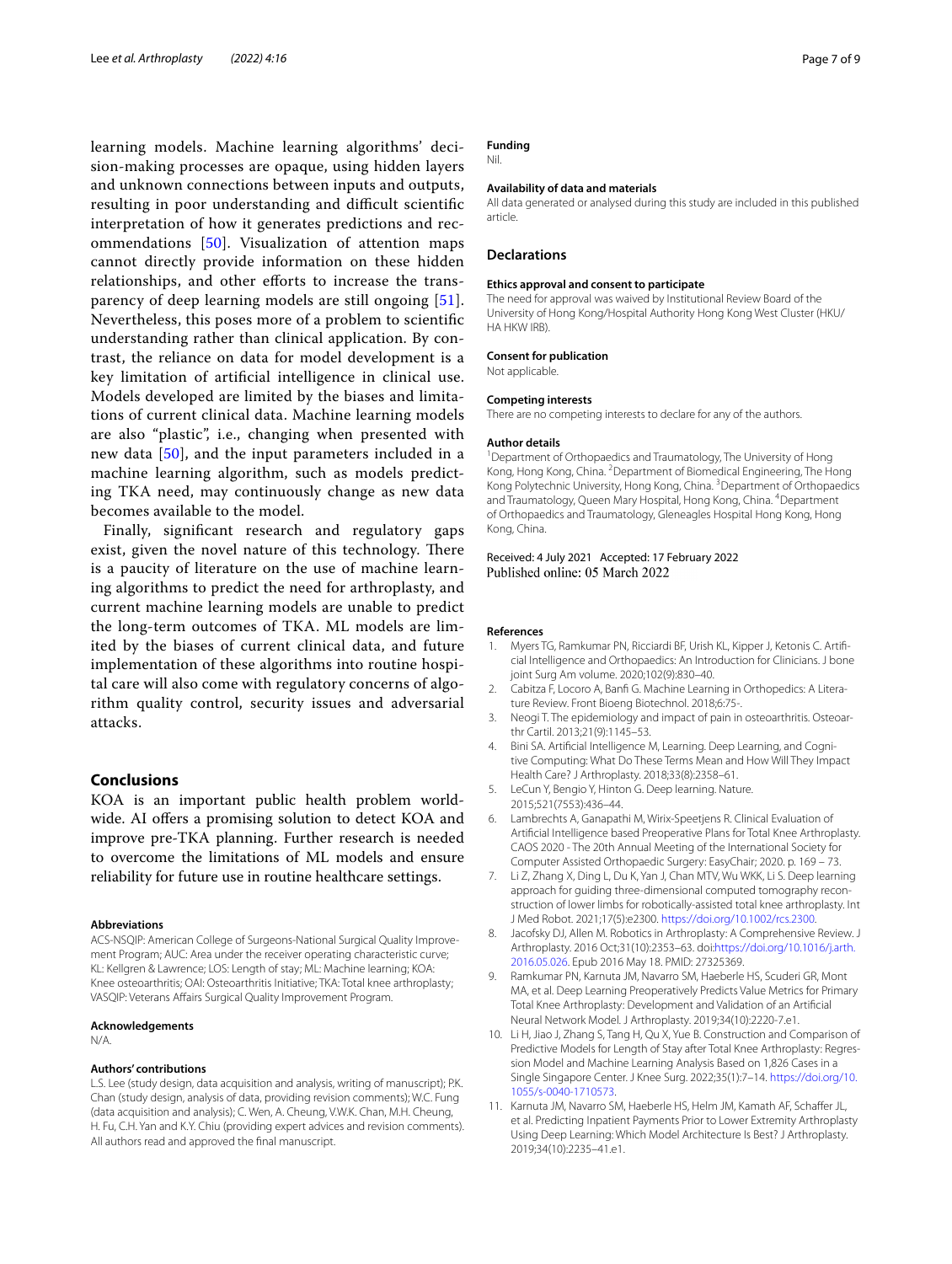- <span id="page-7-0"></span>12. El-Galaly A, Grazal C, Kappel A, Nielsen PT, Jensen SL, Forsberg JA. Can Machine-learning Algorithms Predict Early Revision TKA in the Danish Knee Arthroplasty Registry? Clin Orthop Relat Res. 2020;478(9):2088–101.
- <span id="page-7-1"></span>13. Heisinger S, Hitzl W, Hobusch GM, Windhager R, Cotofana S. Predicting Total Knee Replacement from Symptomology and Radiographic Structural Change Using Artifcial Neural Networks-Data from the Osteoarthritis Initiative (OAI). J Clin Med. 2020;9(5):1298.
- <span id="page-7-2"></span>14. Jafarzadeh S, Felson DT, Nevitt MC, Torner JC, Lewis CE, Roemer FW, et al. Use of clinical and imaging features of osteoarthritis to predict knee replacement in persons with and without radiographic osteoarthritis: the most study. Osteoarthr Cartil. 2020;28:308-S9.
- <span id="page-7-3"></span>15. Leung K, Zhang B, Tan J, Shen Y, Geras KJ, Babb JS, et al. Prediction of Total Knee Replacement and Diagnosis of Osteoarthritis by Using Deep Learning on Knee Radiographs: Data from the Osteoarthritis Initiative. Radiology. 2020;296(3):584–93.
- <span id="page-7-4"></span>16. Tolpadi AA, Lee JJ, Pedoia V, Majumdar S. Deep Learning Predicts Total Knee Replacement from Magnetic Resonance Images. Sci Rep. 2020;10(1):6371.
- <span id="page-7-5"></span>17. Yi PH, Wei J, Kim TK, Sair HI, Hui FK, Hager GD, Fritz J, Oni JK. Automated detection & classifcation of knee arthroplasty using deep learning. Knee. 2020 Mar;27(2):535–42. doi: 10.1016/j.knee.2019.11.020. Epub 2019 Dec 26. PMID: 31883760.
- <span id="page-7-6"></span>18. Norman B, Pedoia V, Noworolski A, Link TM, Majumdar S. Applying Densely Connected Convolutional Neural Networks for Staging Osteoarthritis Severity from Plain Radiographs. J Digit Imaging. 2019;32(3):471–7.
- <span id="page-7-7"></span>19. Tiulpin A, Thevenot J, Rahtu E, Lehenkari P, Saarakkala S. Automatic Knee Osteoarthritis Diagnosis from Plain Radiographs: A Deep Learning-Based Approach. Sci Rep. 2018;8(1):1727-.
- <span id="page-7-8"></span>20. Harris AHS, Kuo AC, Bowe TR, Manfredi L, Lalani NF, Giori NJ. Can Machine Learning Methods Produce Accurate and Easy-to-Use Preoperative Prediction Models of One-Year Improvements in Pain and Functioning After Knee Arthroplasty? J Arthroplasty. 2021;36(1):112–7.e6.
- <span id="page-7-9"></span>21. Bonakdari H, Pelletier JP, Martel-Pelletier J. A reliable time-series method for predicting arthritic disease outcomes: New step from regression toward a nonlinear artifcial intelligence method. Comput Methods Programs Biomed. 2020 Jun;189:105315. doi:[https://doi.org/10.1016/j.cmpb.2020.](https://doi.org/10.1016/j.cmpb.2020.105315) [105315](https://doi.org/10.1016/j.cmpb.2020.105315). Epub 2020 Jan 9. PMID: 31972347.
- <span id="page-7-10"></span>22. Farooq H, Deckard ER, Ziemba-Davis M, Madsen A, Meneghini RM. Predictors of Patient Satisfaction Following Primary Total Knee Arthroplasty: Results from a Traditional Statistical Model and a Machine Learning Algorithm. J Arthroplasty. 2020;35(11):3123–30.
- <span id="page-7-11"></span>23. Hyer JM, White S, Cloyd J, Dillhoff M, Tsung A, Pawlik TM, Ejaz A. Can We Improve Prediction of Adverse Surgical Outcomes? Development of a Surgical Complexity Score Using a Novel Machine Learning Technique. J Am Coll Surg. 2020 Jan;230(1):43–52.e1. doi: 10.1016/j.jamcollsurg.2019.09.015. Epub 2019 Oct 28. PMID: 31672674.
- <span id="page-7-12"></span>24. Ko S, Jo C, Chang CB, Lee YS, Moon YW, Youm JW, Han HS, Lee MC, Lee H, Ro DH. A web-based machine-learning algorithm predicting postoperative acute kidney injury after total knee arthroplasty. Knee Surg Sports Traumatol Arthrosc. 2020 Sep 3. doi: [https://doi.org/10.1007/s00167-020-06258-0.](https://doi.org/10.1007/s00167-020-06258-0) Epub ahead of print. PMID: 32880677.
- <span id="page-7-13"></span>25. Kunze KN, Polce EM, Sadauskas AJ, Levine BR. Development of Machine Learning Algorithms to Predict Patient Dissatisfaction After Primary Total Knee Arthroplasty. J Arthroplasty. 2020;35(11):3117–22.
- <span id="page-7-14"></span>26. Fontana MA, Lyman S, Sarker GK, Padgett DE, MacLean CH. Can Machine Learning Algorithms Predict Which Patients Will Achieve Minimally Clinically Important Diferences From Total Joint Arthroplasty? Clin Orthop Relat Res. 2019;477(6):1267–79.
- <span id="page-7-15"></span>27. Harris AHS, Kuo AC, Weng Y, Trickey AW, Bowe T, Giori NJ. Can Machine Learning Methods Produce Accurate and Easy-to-use Prediction Models of 30-day Complications and Mortality After Knee or Hip Arthroplasty? Clin Orthop Relat Res. 2019;477(2):452–60.
- <span id="page-7-16"></span>28. Huber M, Kurz C, Leidl R. Predicting patient-reported outcomes following hip and knee replacement surgery using supervised machine learning. BMC Med Inform Decis Mak. 2019;19(1):3-.
- <span id="page-7-17"></span>29. Lee HK, Jin R, Feng Y, Bain PA, Goffinet J, Baker C, Li J. An Analytical Framework for TJR Readmission Prediction and Cost-Efective Intervention. IEEE J Biomed Health Inform. 2019 Jul;23(4):1760–72. doi: 10.1109/ JBHI.2018.2859581. Epub 2018 Jul 25. PMID: 30047916.
- <span id="page-7-18"></span>30. Aram P, Trela-Larsen L, Sayers A, Hills AF, Blom AW, McCloskey EV, Kadirkamanathan V, Wilkinson JM. Estimating an Individual's Probability of Revision Surgery After Knee Replacement: A Comparison of Modeling Approaches

Using a National Data Set. Am J Epidemiol. 2018 Oct 1;187(10):2252–2262. doi: <https://doi.org/10.1093/aje/kwy121>. PMID: 29893799; PMCID: PMC6166214.

- <span id="page-7-19"></span>31. Huang Z, Huang C, Xie J, Ma J, Cao G, Huang Q, Shen B, Byers Kraus V, Pei F. Analysis of a large data set to identify predictors of blood transfusion in primary total hip and knee arthroplasty. Transfusion. 2018 Aug;58(8):1855– 1862. doi: <https://doi.org/10.1111/trf.14783>. Epub 2018 Aug 25. PMID: 30145838; PMCID: PMC6131039.
- <span id="page-7-20"></span>32. Kluge F, Hannink J, Pasluosta C, Klucken J, Gaßner H, Gelse K, et al. Preoperative sensor-based gait parameters predict functional outcome after total knee arthroplasty. Gait Posture. 2018;66:194–200.
- <span id="page-7-21"></span>33. Van Onsem S, Van Der Straeten C, Arnout N, Deprez P, Van Damme G, Victor J. A New Prediction Model for Patient Satisfaction After Total Knee Arthroplasty. J Arthroplasty. 2016;31(12):2660-7.e1. [https://doi.org/10.1016/j.arth.](https://doi.org/10.1016/j.arth.2016.06.004) [2016.06.004](https://doi.org/10.1016/j.arth.2016.06.004) Epub 2016 Jul 14. PMID: 27506723.
- <span id="page-7-22"></span>34. Gossec L, Jordan JM, Mazzuca SA, Lam MA, Suarez-Almazor ME, Renner JB, et al. Comparative evaluation of three semi-quantitative radiographic grading techniques for knee osteoarthritis in terms of validity and reproducibility in 1759 X-rays: report of the OARSI-OMERACT task force. Osteoarthritis Cartilage. 2008;16(7):742–8.
- <span id="page-7-23"></span>35. Riddle DL, Jiranek WA, Hull JR. Validity and reliability of radiographic knee osteoarthritis measures by arthroplasty surgeons. Orthopedics. 2013;36(1):e25–32.
- <span id="page-7-24"></span>36. Richardson ML. Deep Learning Improves Predictions of the Need for Total Knee Replacement. Radiology. 2020;296(3):594–5.
- <span id="page-7-25"></span>37. Bedson J, Croft PR. The discordance between clinical and radiographic knee osteoarthritis: a systematic search and summary of the literature. BMC Musculoskelet Disord. 2008;9:116.
- 38. Bastick AN, Belo JN, Runhaar J, Bierma-Zeinstra SMA. What Are the Prognostic Factors for Radiographic Progression of Knee Osteoarthritis? A Metaanalysis. Clin Orthop Relat Res. 2015;473(9):2969–89.
- 39. Bastick AN, Runhaar J, Belo JN, Bierma-Zeinstra SMA. Prognostic factors for progression of clinical osteoarthritis of the knee: a systematic review of observational studies. Arthritis Res Therapy. 2015;17(1):152.
- <span id="page-7-26"></span>40. Hannan MT, Felson DT, Pincus T. Analysis of the discordance between radiographic changes and knee pain in osteoarthritis of the knee. J Rheumatol. 2000;27(6):1513–7.
- <span id="page-7-27"></span>41. Altman R, Asch E, Bloch D, Bole G, Borenstein D, Brandt K, et al. Development of criteria for the classifcation and reporting of osteoarthritis: Classifcation of osteoarthritis of the knee. Arthr Rhuem. 1986;29(8):1039–49.
- <span id="page-7-28"></span>42. Beaton DE, Boers M, Wells GA. Many faces of the minimal clinically important diference (MCID): a literature review and directions for future research. Curr Opin Rheumatol. 2002;14(2):109–14.
- <span id="page-7-29"></span>43. Keurentjes JC, Van Tol FR, Fiocco M, Schoones JW, Nelissen RG. Minimal clinically important diferences in health-related quality of life after total hip or knee replacement: A systematic review. Bone Joint Res. 2012;1(5):71–7.
- <span id="page-7-30"></span>44. Healy WL, Della Valle CJ, Iorio R, Berend KR, Cushner FD, Dalury DF, et al. Complications of total knee arthroplasty: standardized list and defnitions of the Knee Society. Clin Orthop Relat Res. 2013;471(1):215–20.
- <span id="page-7-31"></span>45. Romine LB, May RG, Taylor HD, Chimento GF. Accuracy and clinical utility of a peri-operative risk calculator for total knee arthroplasty. J Arthroplasty. 2013;28(3):445–8.
- <span id="page-7-32"></span>46. Bozic KJ, Lau E, Kurtz S, Ong K, Rubash H, Vail TP, et al. Patient-related risk factors for periprosthetic joint infection and postoperative mortality following total hip arthroplasty in Medicare patients. J Bone Joint Surg Am. 2012;94(9):794–800.
- <span id="page-7-33"></span>47. Manning DW, Edelstein AI, Alvi HM. Risk Prediction Tools for Hip and Knee Arthroplasty. J Am Acad Orthop Surg. 2016;24(1):19–27.
- <span id="page-7-34"></span>48. Harris AHS, Kuo AC, Bozic KJ, Lau E, Bowe T, Gupta S, et al. American Joint Replacement Registry Risk Calculator Does Not Predict 90-day Mortality in Veterans Undergoing Total Joint Replacement. Clin Orthop Relat Res. 2018;476(9):1869–75.
- <span id="page-7-35"></span>49. Nichols JA, Herbert Chan HW, Baker MAB. Machine learning: applications of artifcial intelligence to imaging and diagnosis. Biophys Rev. 2019;11(1):111–8.
- <span id="page-7-36"></span>50. Price WN. Big data and black-box medical algorithms. Sci Transl Med. 2018;10(471):eaao5333.
- <span id="page-7-37"></span>51. Montavon G, Lapuschkin S, Binder A, Samek W, Müller K-R. Explaining nonlinear classifcation decisions with deep Taylor decomposition. Pattern Recogn. 2017;65:211–22.